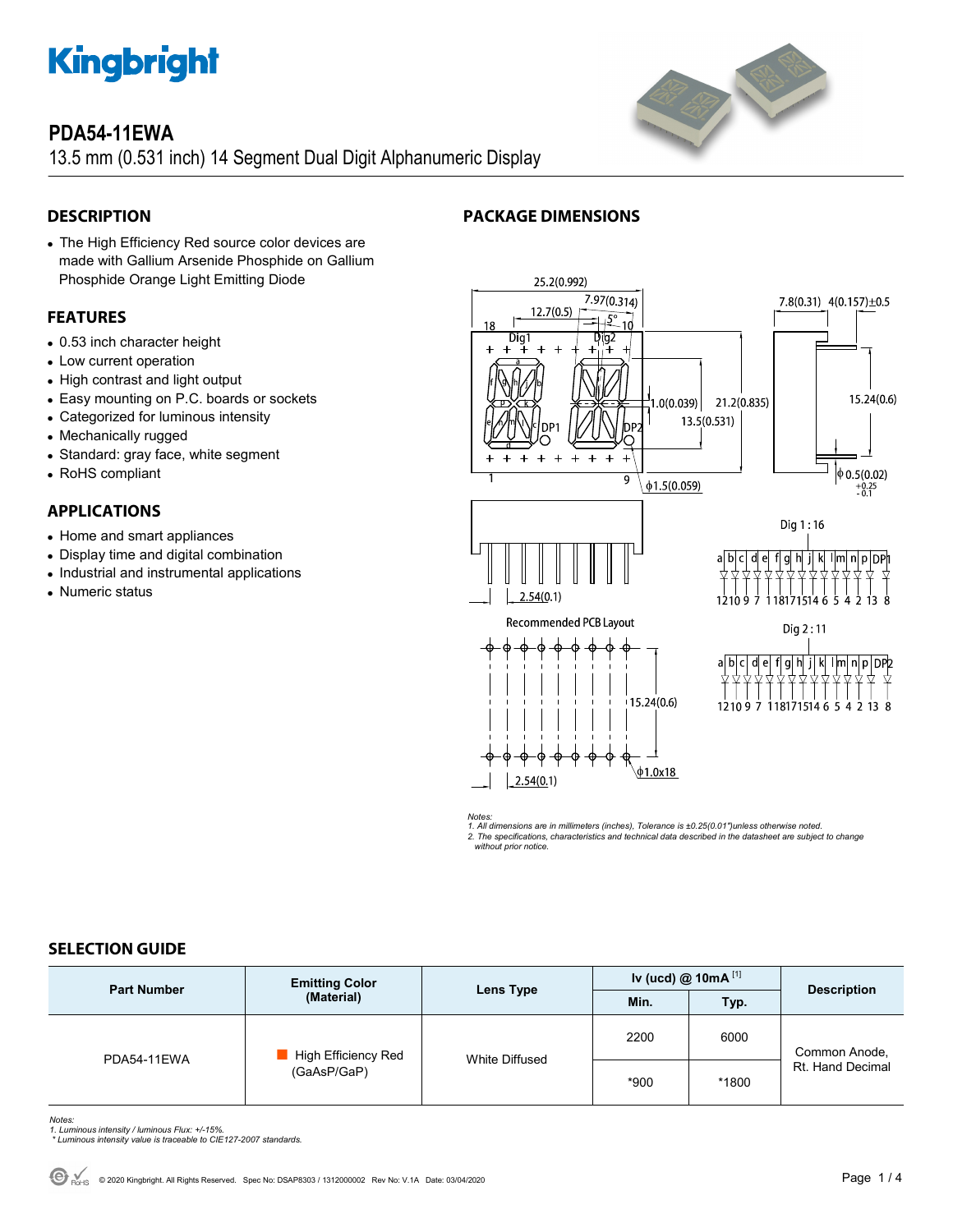# **Kingbright**

### **ELECTRICAL / OPTICAL CHARACTERISTICS at T<sub>A</sub>=25°C**

| <b>Parameter</b>                                    | Symbol                       | <b>Emitting Color</b>      | Value |                          | <b>Unit</b> |
|-----------------------------------------------------|------------------------------|----------------------------|-------|--------------------------|-------------|
|                                                     |                              |                            | Typ.  | Max.                     |             |
| Wavelength at Peak Emission $I_F = 10mA$            | $\Lambda_{\rm peak}$         | <b>High Efficiency Red</b> | 627   | $\overline{\phantom{a}}$ | nm          |
| Dominant Wavelength $I_F = 10mA$                    | $\lambda_{\mathsf{dom}}$ [1] | <b>High Efficiency Red</b> | 617   | $\overline{\phantom{0}}$ | nm          |
| Spectral Bandwidth at 50% Φ REL MAX<br>$I_F = 10mA$ | Δλ                           | <b>High Efficiency Red</b> | 45    | $\overline{\phantom{0}}$ | nm          |
| Capacitance                                         | C                            | <b>High Efficiency Red</b> | 15    | $\overline{\phantom{a}}$ | pF          |
| Forward Voltage $I_F$ = 10mA                        | $V_F$ <sup>[2]</sup>         | <b>High Efficiency Red</b> | 1.9   | 2.3                      | v           |
| Reverse Current ( $V_R$ = 5V)                       | $I_R$                        | <b>High Efficiency Red</b> |       | 10                       | μA          |

*Notes:* 

*1. The dominant wavelength (*λ*d) above is the setup value of the sorting machine. (Tolerance* λ*d : ±1nm. )* 

*2. Forward voltage: ±0.1V. 3. Wavelength value is traceable to CIE127-2007 standards.* 

*4. Excess driving current and / or operating temperature higher than recommended conditions may result in severe light degradation or premature failure.* 

| Parameter                               | Symbol                  | Value                 | Unit         |  |
|-----------------------------------------|-------------------------|-----------------------|--------------|--|
| Power Dissipation                       | $P_D$                   | 75                    | mW           |  |
| Reverse Voltage                         | $V_R$                   | 5                     | $\vee$       |  |
| Junction Temperature                    | $T_j$                   | 125                   | $^{\circ}C$  |  |
| <b>Operating Temperature</b>            | $T_{op}$                | $-40$ to $+85$        | $^{\circ}$ C |  |
| Storage Temperature                     | $T_{\text{stg}}$        | $-40$ to $+85$        | $^{\circ}C$  |  |
| <b>DC Forward Current</b>               | $I_{\mathsf{F}}$        | 30                    | mA           |  |
| Peak Forward Current                    | $I_{FM}$ <sup>[1]</sup> | 160                   | mA           |  |
| Electrostatic Discharge Threshold (HBM) |                         | 8000                  | V            |  |
| Lead Solder Temperature <sup>[2]</sup>  |                         | 260°C For 3-5 Seconds |              |  |

# **ABSOLUTE MAXIMUM RATINGS at T<sub>A</sub>=25°C**

*Notes: 1. 1/10 Duty Cycle, 0.1ms Pulse Width.* 

*2. 2mm below package base. 3. Relative humidity levels maintained between 40% and 60% in production area are recommended to avoid the build-up of static electricity – Ref JEDEC/JESD625-A and JEDEC/J-STD-033.*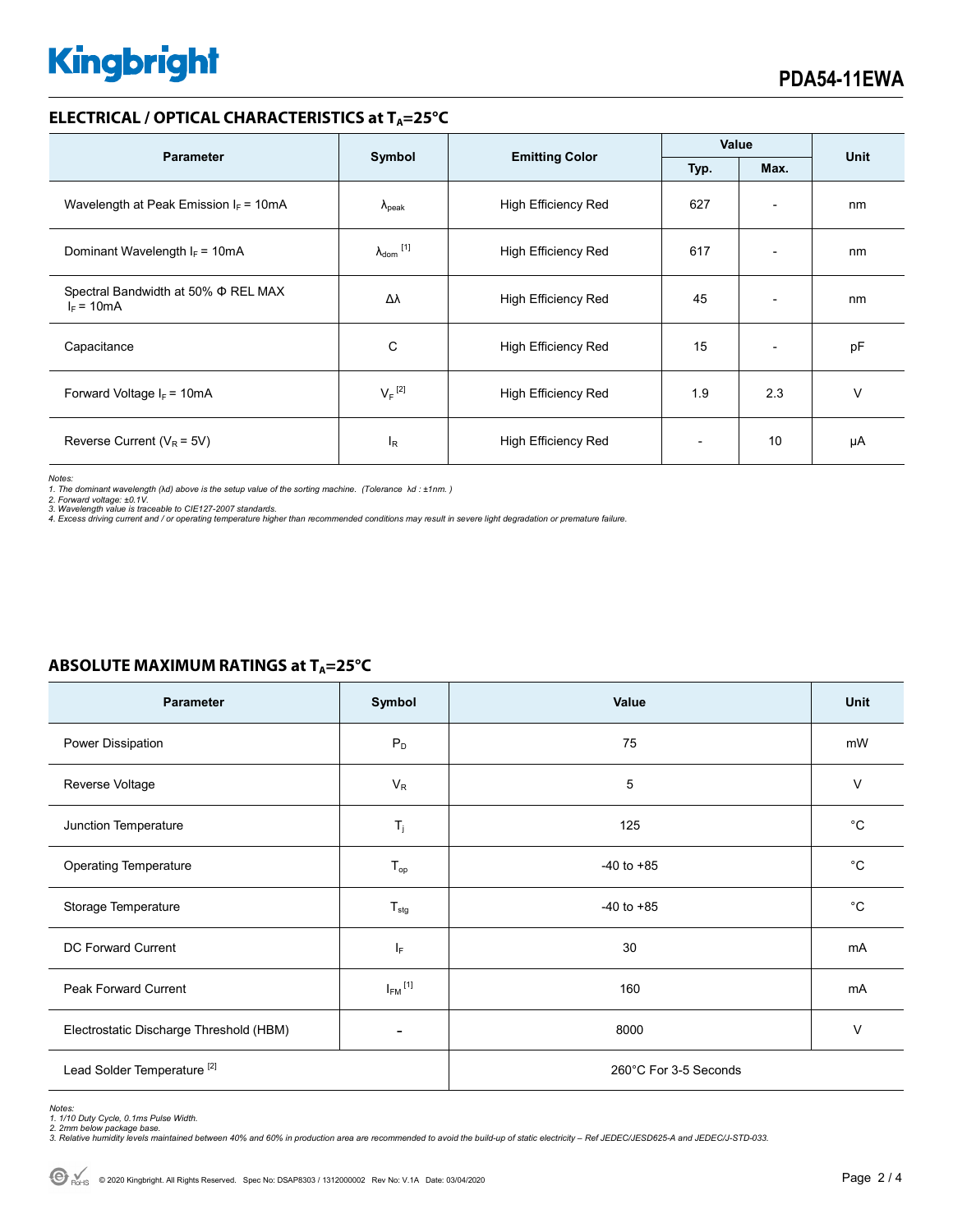# **Kingbright**

## **TECHNICAL DATA**

#### **RELATIVE INTENSITY vs. WAVELENGTH**



#### **HIGH EFFICIENCY RED**



#### **RECOMMENDED WAVE SOLDERING PROFILE <b>A CONDUCT A CONDUCT SOLDERING PROFILE Soldering General Notes**



#### *Notes:*

*1. Recommend pre-heat temperature of 105°C or less (as measured with a thermocouple attached to the LED pins) prior to immersion in the solder wave with a maximum solder bath temperature of 260°C* 

2. Peak wave soldering temperature between 245°C ~ 255°Cfor 3 sec (5 sec max).<br>3. Do not apply stress to the epoxy resin while the temperature is above 85°C.<br>4. Fixtures should not incur stress on the component when mounti

- 1. Through-hole displays are incompatible with reflow soldering.
- 2. If components will undergo multiple soldering processes, or other processes where the components may be subjected

# to intense heat, please check with Kingbright for compatibility.

#### **CLEANING**

- 1. Mild "no-clean" fluxes are recommended for use in soldering.
- 2. If cleaning is required, Kingbright recommends to wash components with water only. Do not use harsh organic solvents for cleaning because they may damage the plastic parts .
- 3. The cleaning process should take place at room temperature and the devices should not be washed for more than one minute.
- 4. When water is used in the cleaning process, Immediately remove excess moisture from the component with forced-air drying afterwards.

*<sup>5.</sup> SAC 305 solder alloy is recommended.* 

*<sup>6.</sup> No more than one wave soldering pass. 7. During wave soldering, the PCB top-surface temperature should be kept below 105°C.*